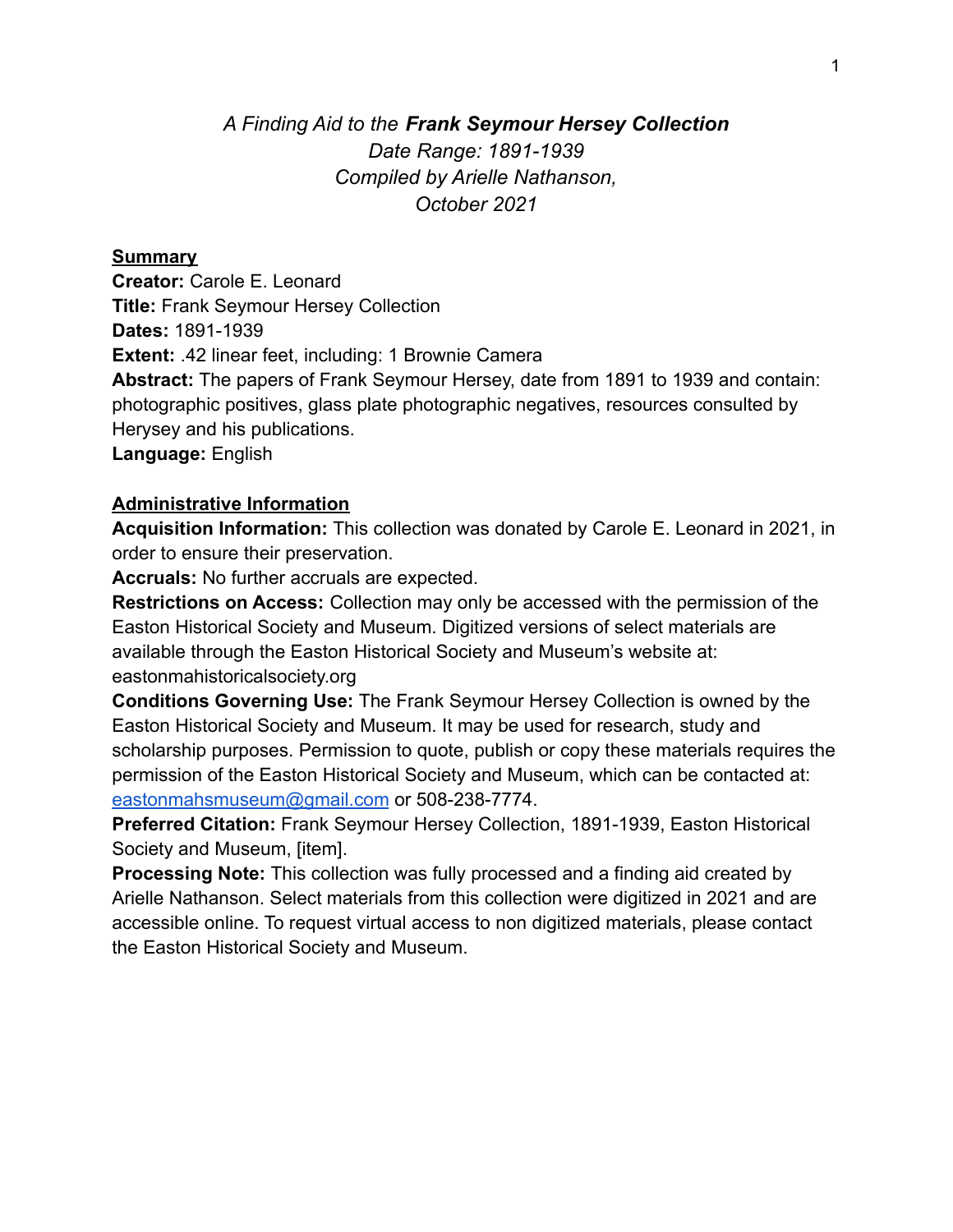### **Biographical Note**

Frank Seymour Hersey (1884-1971) was born in Taunton to James P. and Alice E. Pearsall Hersey. Starting in 1912, Hersey became a member of various ornithological societies, with the American Ornithologists Union being the most significant. The next year he began working for Arthur C. Bent (1866-1954) as his assistant. Bent was an ornithologist overseeing the Smithsonian Institution's Life Histories of North American Birds project. Hersey was in charge of conducting research for the series and starting in 1914, went to: Alaska, northwest Siberia, Manitoba, Newfoundland, California and Louisiana. He gathered specimens, took photographs and compiled notes on the native bird species there. This project produced a 21 volume series published between 1919 and 1968. Hersey would go on to write articles for select ornithology and photography publications like *The Auk* and *Leiss*.

In 1918 Hersey was working as a clerk for the Lincoln-Williams Twist Drill Company in Taunton, and became their purchasing agent soon after. Exactly why he stopped pursuing a career in ornithology and photography is unknown.

Hersey still lived in Taunton in 1920, but by 1930 he had moved to Easton. He lived there with his mother Alice and his sister Emily. Hersey registered to serve in World War II and at that time was working for the S.W. Card Manufacturing Company in Mansfield. Information about his service is unknown due to a loss of the records.

In 1968 Hersey sold his Easton home to William J. and Carole E. Leonard who are currently living there.

#### **Scope and Content Note**

The papers of F. Seymour Hersey, date from 1891 to 1939 and contain: photographic positives, glass plate photographic negatives, resources consulted by F. Seymour Herysey and his publications. This collection is arranged into four series by type of material and is presented in alphabetical order. Subsequent organization of subseries and file levels are arranged chronologically or alphabetically, as will be specified below. Notable materials in this collection include: pictures taken by F. Seymour Hersey during his Alaskan exhibition and his magazine and reference articles.

**Series 1: Photographic Positives.** The materials in this series are undated, but can be estimated to date around 1912 to 1914. There are no subseries, due to the small content size, though images are arranged by the focal point of each photograph and ordered alphabetically. These pictures were taken during F. Seymour Hersey's Alaskan exhibition and feature various birds, nests and the native people.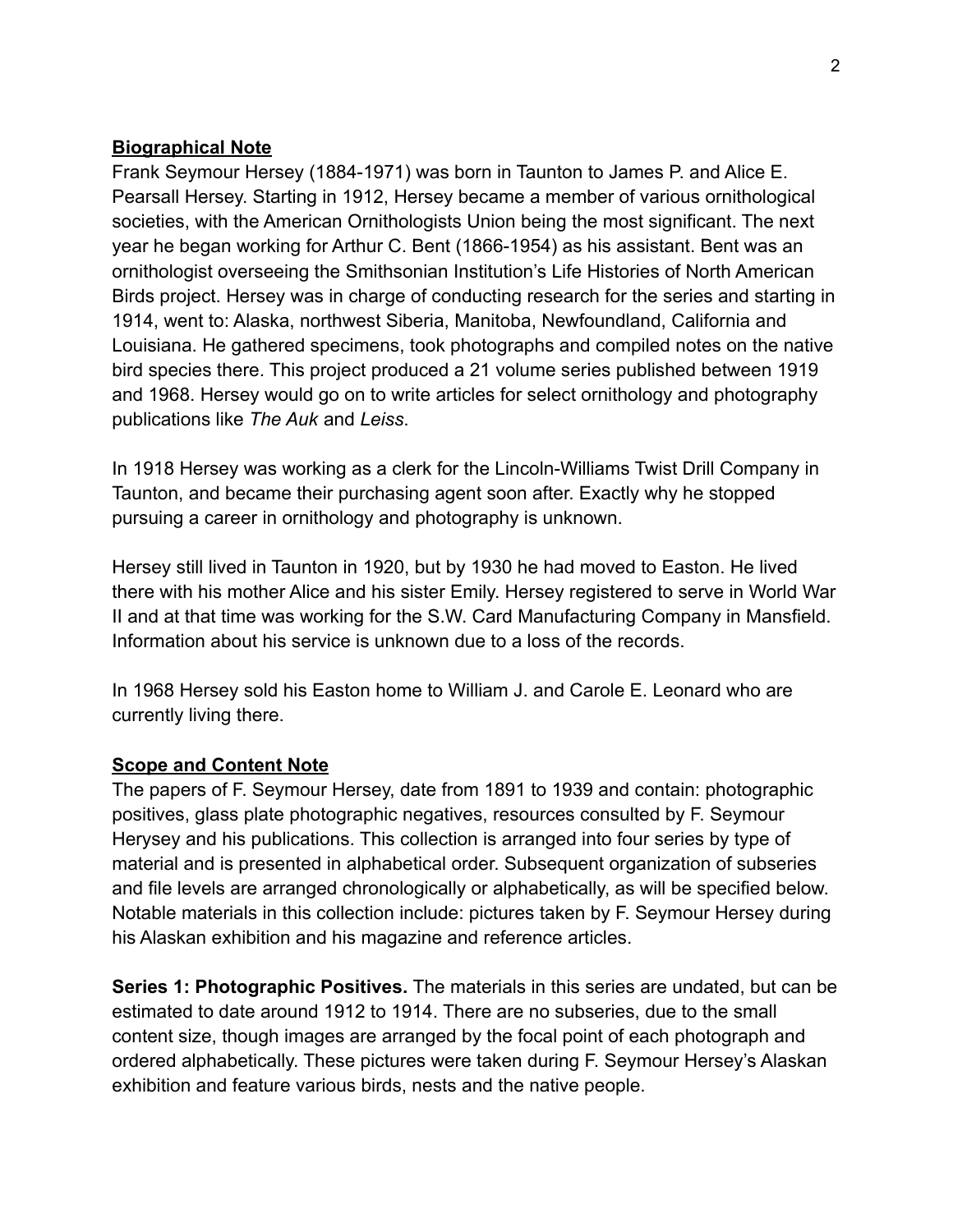**Series 2: Photographic Negatives.** The materials in this series are the negatives of the photographs from the above series, with additions. Therefore, the arrangement and content information is similar. The materials in this series are also undated, but can be estimated to date around 1912 to 1914. Subseries are arranged by the subject focus of each image and ordered alphabetically. These photographs were also taken by F. Seymour Hersey during his Alaskan exhibition, and features birds, nests and the native people. The bulk of the materials are photographs of birds.

**Series 3: Publications, Magazines and Resources.** The materials in this series date from 1891 to 1939. Subseries are arranged by document type or author, where applicable. File Groupings are arranged by publication title and ordered chronologically by date of publication. Notable materials include: Leiss magazines with articles by F. Seymour Hersey, The Auk magazine issues written entirely by him and an article on camera lenses in the Photography Almanac.

**Series 4: Miscellaneous.** The materials in this series date from 1918 to 1934. There are no subseries due its small content size. Materials are ordered chronologically. There are three items in this series in total. They include: F. Seymour Hersey's Brownie camera, his life membership certificate to the Cooper Ornithological Society and a certificate from the State Board of Agriculture proclaiming his honorary position as a Special Observer in Ornithology.

#### **Arrangement**

The F. Seymour Hersey Collection is arranged into four series with multiple subseries and few file groupings. Each series is arranged by medium and ordered chronologically or alphabetically, as detailed above. Series 1 and 2 follow the same arrangement and order, as they are the positives and negatives of the same images. Series 3 is the only one that has folder groupings to allow for better researcher access to materials. This collection is small, and contained in one standard archival box. Each series has its own folder and subfolders, as will be explained in the container list below.

#### **Related Materials**

Series 1 has been digitized in its entirety. Only select materials authored by Frank Seymour Hersey have been digitized from the other series. All virtual materials are available at the Easton Historical Society and Museum's webpage: https://www.eastonmahistoricalsociety.org/#/.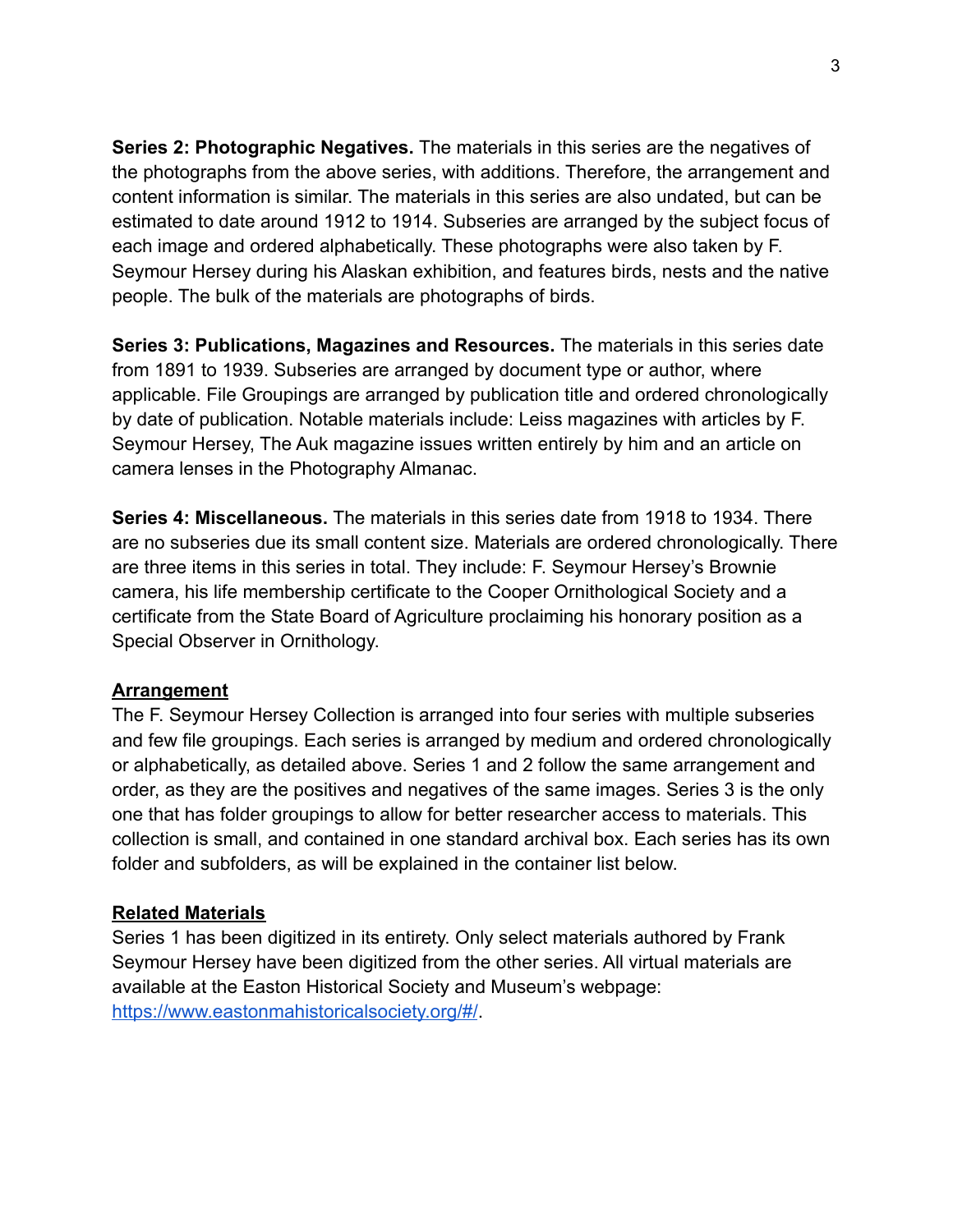Researchers interested in this collection may also want to view the Arthur Cleveland Bent Papers from the Smithsonian Institution at: https://siarchives.si.edu/collections/siris\_arc\_217278.

## **Container List**

### **Series 1: Photographic Positives, 1912-1914**

| Box | Folder Description                               |
|-----|--------------------------------------------------|
|     | Images of various birds, nests and native people |

### **Series 2: Photographic Negatives, 1912-1914**

Subseries 2.1: Birds, 1912-1914

| <b>Box</b> | Folder                   | Description           |
|------------|--------------------------|-----------------------|
|            | $\overline{\phantom{a}}$ | Various Alaskan birds |

#### Subseries 2.2: People and Places, 1912-1914

| Box | Folder | Description                                                           |
|-----|--------|-----------------------------------------------------------------------|
|     |        | Pictures of native people, ice houses and F. Seymour Hersey's<br>team |

#### Subseries 2.3: Miscellaneous or Unidentified Images, 1912-194

| ' Box | Folder   Description                                |
|-------|-----------------------------------------------------|
|       | Various negatives of birds, nests and native people |

#### **Series 3: Publications, Magazines and Resources, 1912-1914**

Subseries 3.1: The Division of Fisheries and Game Reports, 1920-1922

| Box | ' Folder | Description                     |
|-----|----------|---------------------------------|
|     | ∽        | Three volumes of annual reports |

#### Subseries 3.2: F. Seymour Hersey's 'The Auk' and various publications, 1916-1917

| Box |   | Folder   Description                 |
|-----|---|--------------------------------------|
|     | 6 | Reports written by F. Seymour Hersey |